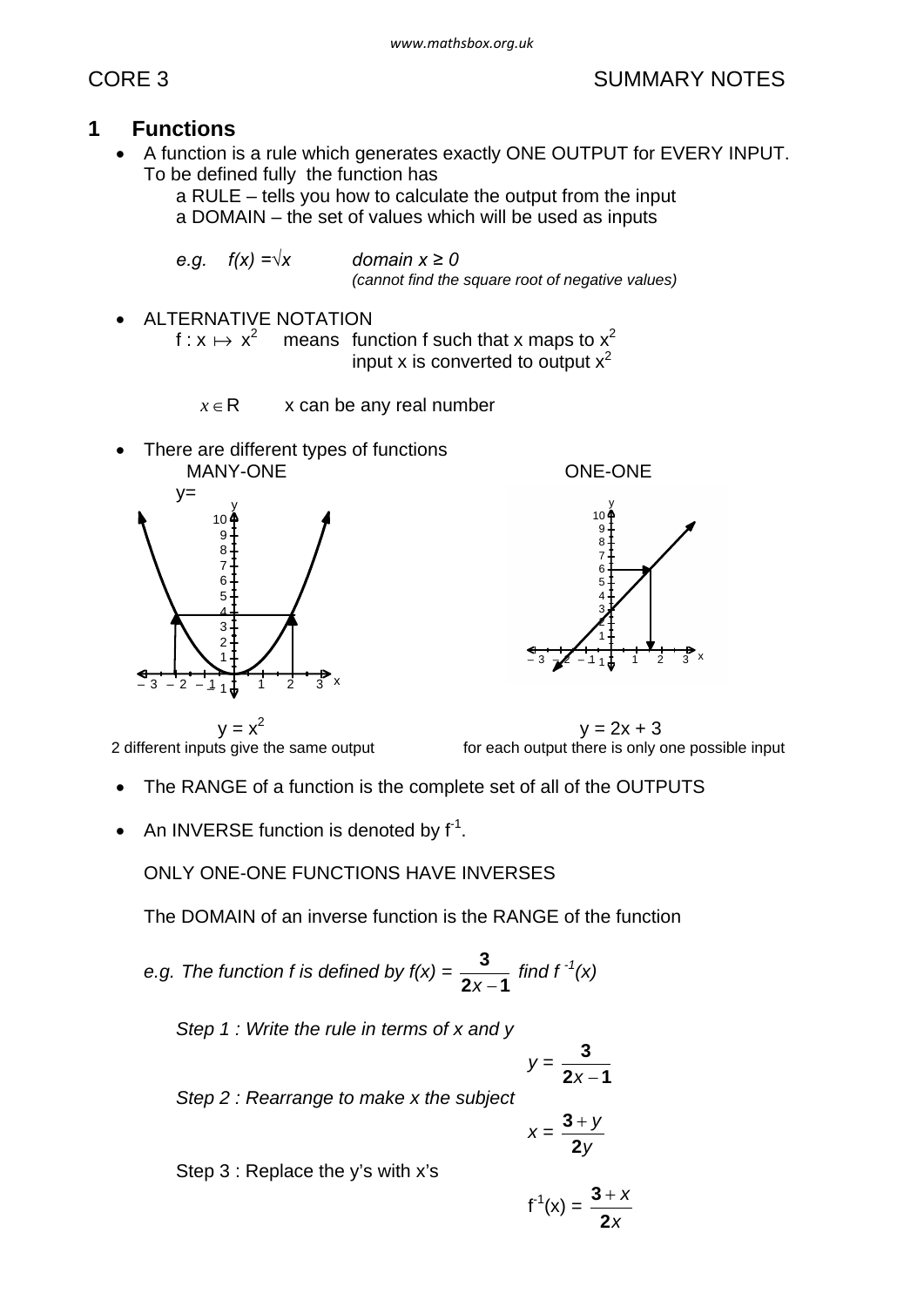· Using the same scale on the x and y axis, the graphs of a function and it's inverse have **reflection symmetry** in the line **y = x**

#### COMPOSITE FUNCTIONS

The function **gf** is called a **composite** function and tells you to' do f first then gf(x)

e.g. 
$$
f(x) = 2x + 3
$$
  $g(x) = x^2 + 2$   
\n $gf(x) = (2x+3)^2 + 2$   $fg(x) = 2(x^2 + 2) + 3$   
\n $gf(x) = 4x^2 + 12x + 11$   $fg(x) = 2x^2 + 7$ 

## **2 The Modulus function**

- · |x| is the 'modulus of x' or the 'absolute value'
- · The modulus of a real number can be thought of as its' distance' from 0 and it is always positive.

$$
|4| = 4 \qquad |-2| = 2
$$



To sketch the graph of  $y = |f(x)|$  first sketch the graph of  $y = f(x)$  Take any part of the graph that is below the x-axis and reflect it in the x-axis.

### SOLVING EQUATIONS

Always sketch the graph before you start to determine the number of solutions

*A function is defined by f(x) = |2x+1| - 3 Solve the inequality f(x) < x*



*The graphs shows 2 solutions*

$$
(2x+1) - 3 = x - (2x + 1) - 3 = x
$$

$$
2x - 2 = x \qquad \qquad -2x - 4 = x
$$

$$
x = 2 \qquad \text{or} \qquad \qquad x = -\frac{4}{3}
$$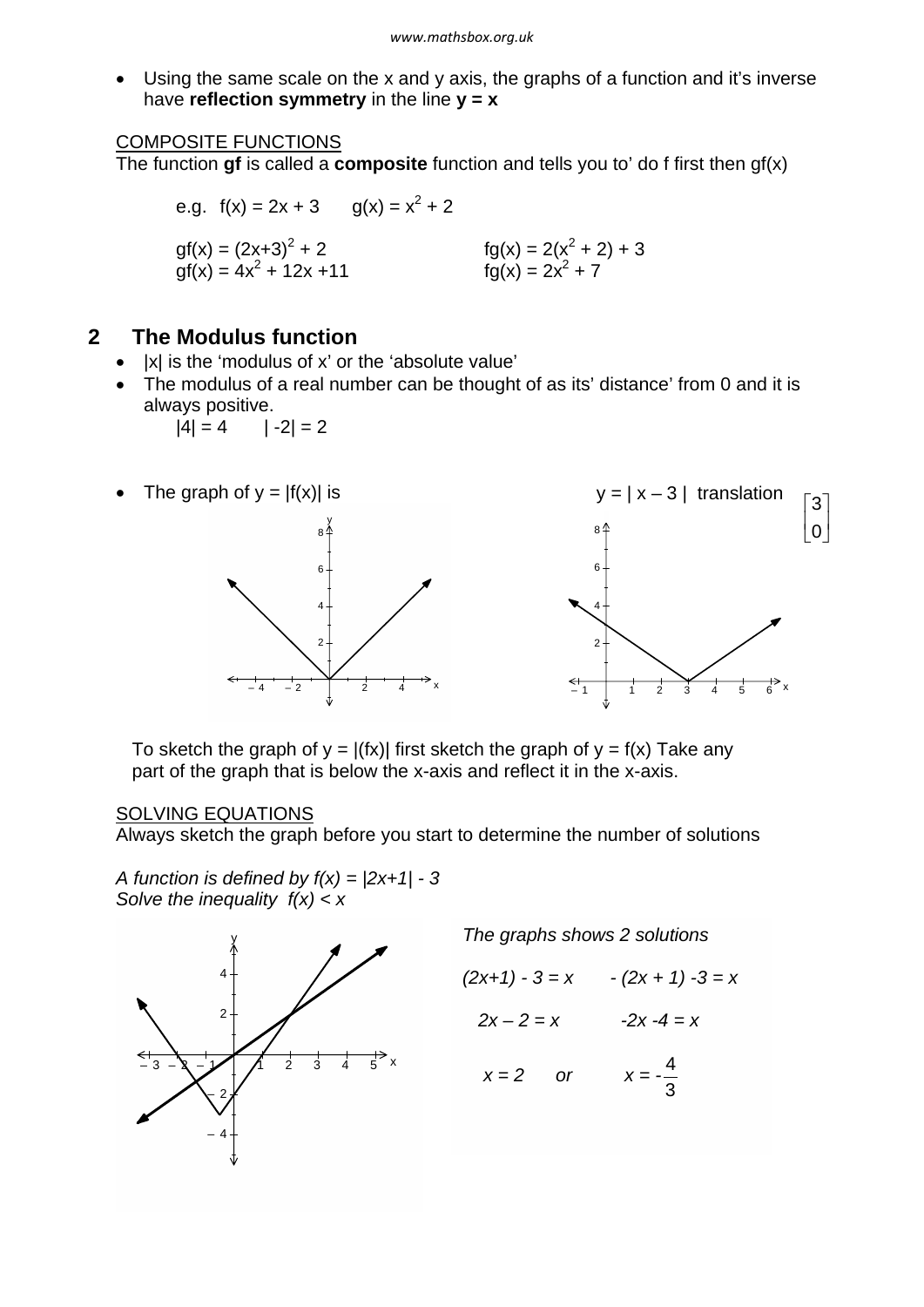#### $\overline{3}$ **Transforming Graphs**

**or** 

 $y = f(x-a) + b$ 

 $\overline{\mathbf{A}}$ 

TRANSLATION - to find the equation of a graph after a translation of  $\begin{bmatrix} a \\ b \end{bmatrix}$  you  $\bullet$ replace x by  $(x-a)$  and y by  $(y - b)$ 

e.g. The graph of y =  $x^2$  -1 is translated through  $\begin{bmatrix} 3 \\ -2 \end{bmatrix}$ . Write down the equation of the graph formed.  $y - b = f(x-a)$  $(y + 2) = (x-3)^2 - 1$ <br> $y = x^2 - 6x + 6$  $y = x^2 - 1$  $y = x^2 - 6x + 6$ 

 $V = -f(x)$ • REFLECTING Reflection in the x-axis, replace  $y$  with  $-y$ Reflection in the y-axis, replace x with  $-x \rightarrow$  $y = f(-x)$ • STRETCHING  $y = f(\frac{1}{k}x)$ Stretch of factor k in the x direction replace x by  $\frac{1}{k}x$ 

Stretch of factor k in the y direction replace y by  $\frac{1}{k}$ y

• COMBINING TRANSFORMATIONS

When applying 2 transformations the order does not matter if one involves replacing x and the other replacing y. If both transformations involve replacing x (or y) then the order could matter

 $y = kf(x)$ 

e.g. The graph of 
$$
y = x^2
$$
 is first translated by  $\begin{bmatrix} 3 \\ 0 \end{bmatrix}$  and then reflected in the y-axis  
Find the equation of the final image.  
Translation  $y = (x - 3)^2$   
Reflection  $y = (-x - 3)^2$   
 $y = (x + 3)^2$ 

**TRIGONOMETRY**  $\frac{\pi}{2}$ **INVERSE FUNCTIONS**  $v = \sin^{-1} x$ arcsin x or asin x domain  $-1 \le x \le 1$ range  $-\frac{\pi}{2} \leq y \leq \frac{\pi}{2}$  $\bar{\mathbf{x}}$  $-1$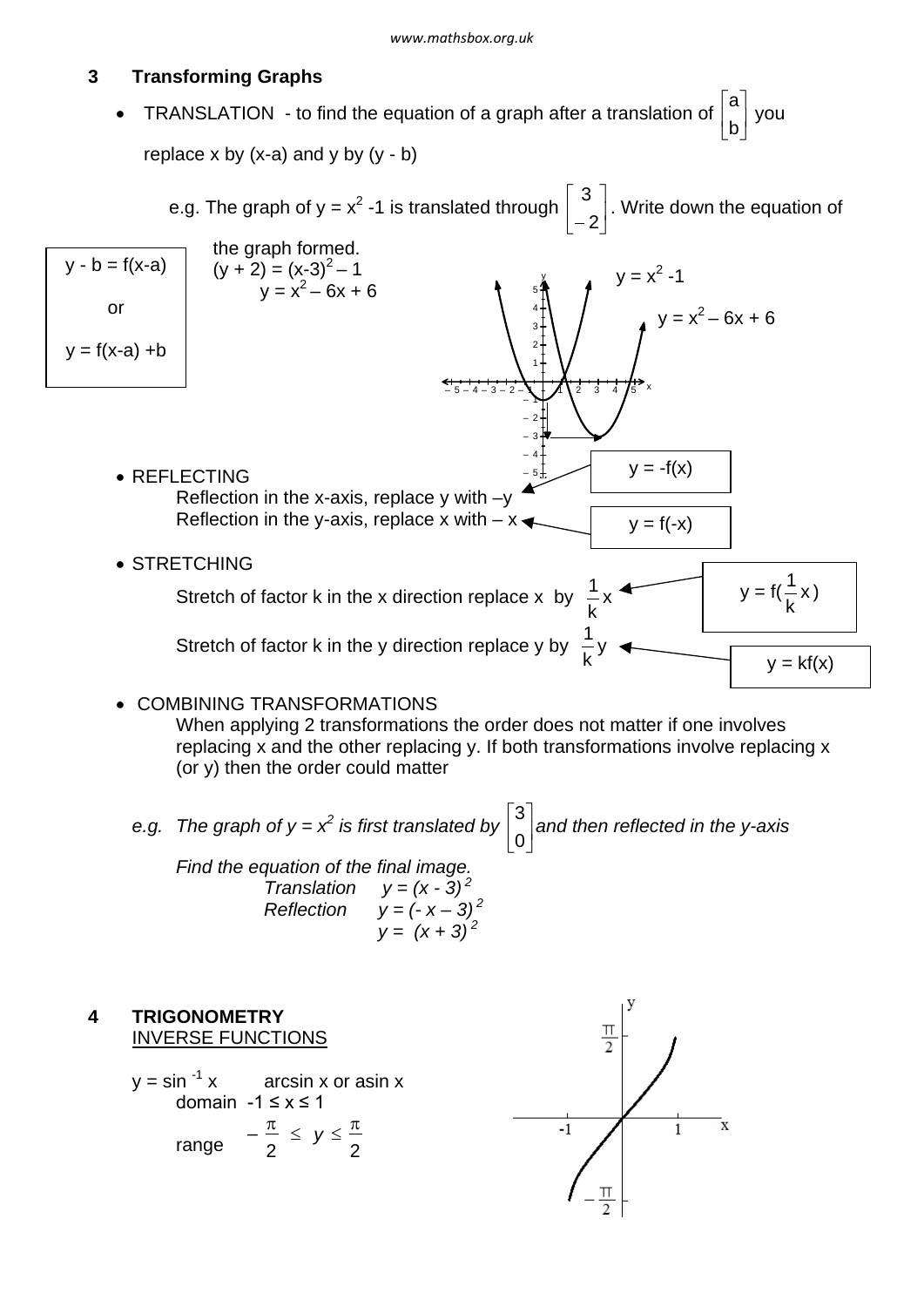

### **5 Natural Logarithms and e<sup>x</sup>**

- · e is an irrational; its value is 2.718281828 correct to 9 decimal places
- Natural Logarithms use e as a base and we write log<sub>e</sub> x as ln x

$$
e^x = y \Rightarrow x = \ln y
$$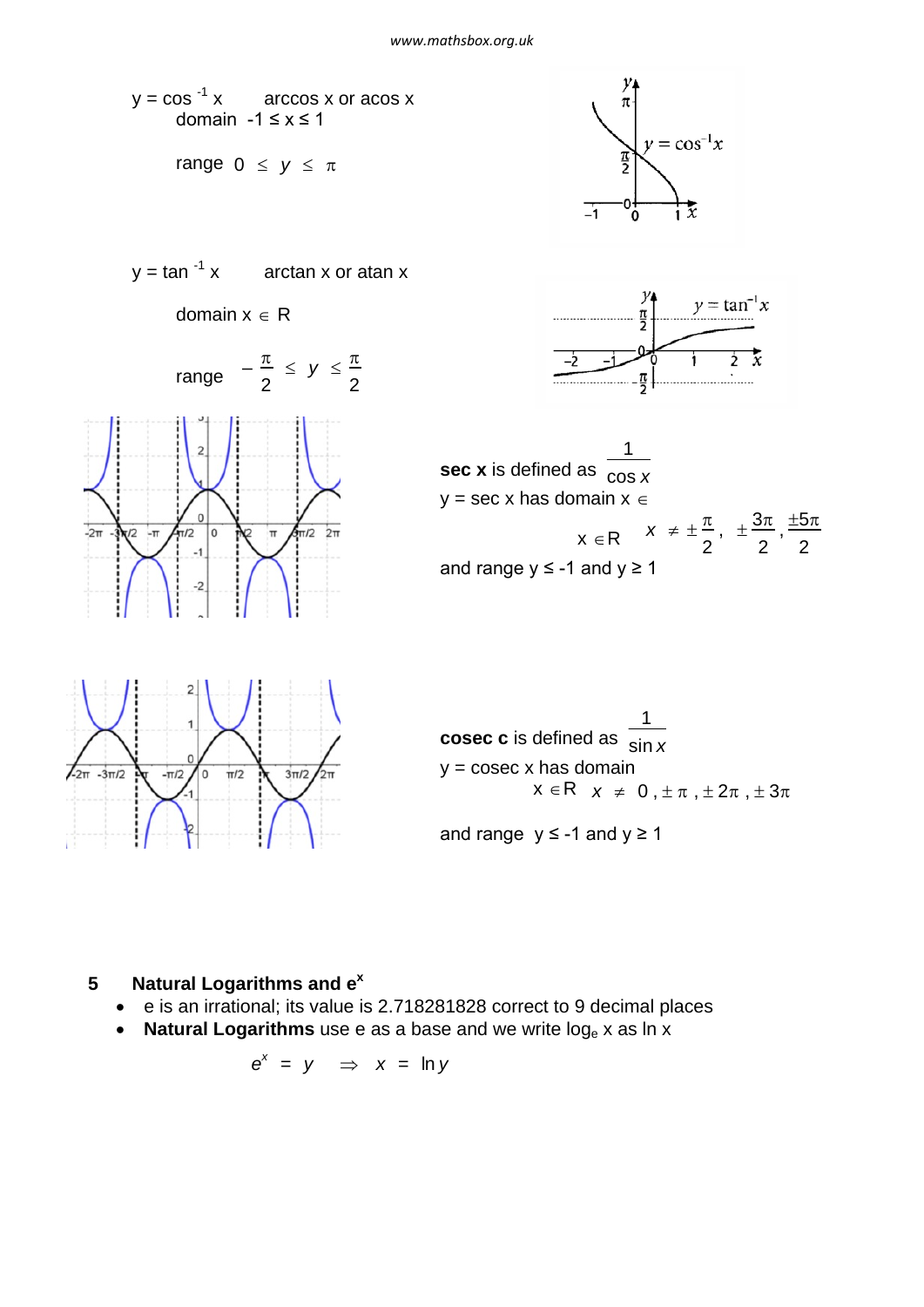e.g. Solve the equation  $e^{-5x} - 3 = 0$ 

$$
e^{-5x} = 3
$$
  

$$
-5x = \ln 3
$$
  

$$
x = -\frac{1}{5}\ln^3
$$
  

$$
= -0.2197
$$

*If the question asks for an exact answer do not change into decimals*

·  $e^x = y$   $\Rightarrow$   $x = \ln y$  so  $e^x$  and ln x are inverse functions



*e.g The function g is defined by g(x) = 2ex-5 + 3 for all real x. Find and expression for*  $g^{\bar{1}}(x)$  and state it's domain and range.

*y = 2ex-5 + 3*  $y - 3 = 2e^{x-5}$  $\frac{y_2}{y_2 - 3} = e^{x-5}$  $ln(½(y - 3)) = x - 5$ *ln(½(y - 3)) + 5 = x*

*g -1(x)= ln(½(x - 3)) + 5*

*The range of g is g(x) > 3 so the domain of g<sup>-1</sup>(x) is x > 3 The domain of g is all real values of x so the range*  $g^1(x)$  *is all real values* 

- Transformation of graphs
	- *e.g. Describe the sequence of geometrical transformations needed to obtain the graph of y = 2e<sup>* $\times$ *</sup> from the graph of y= e<sup>* $\times$ *</sup>.*

*Reflection in the y-axis gives*  $y = e^{-x}$ *Stretch factor of 2 in the y direction gives y =2e-x*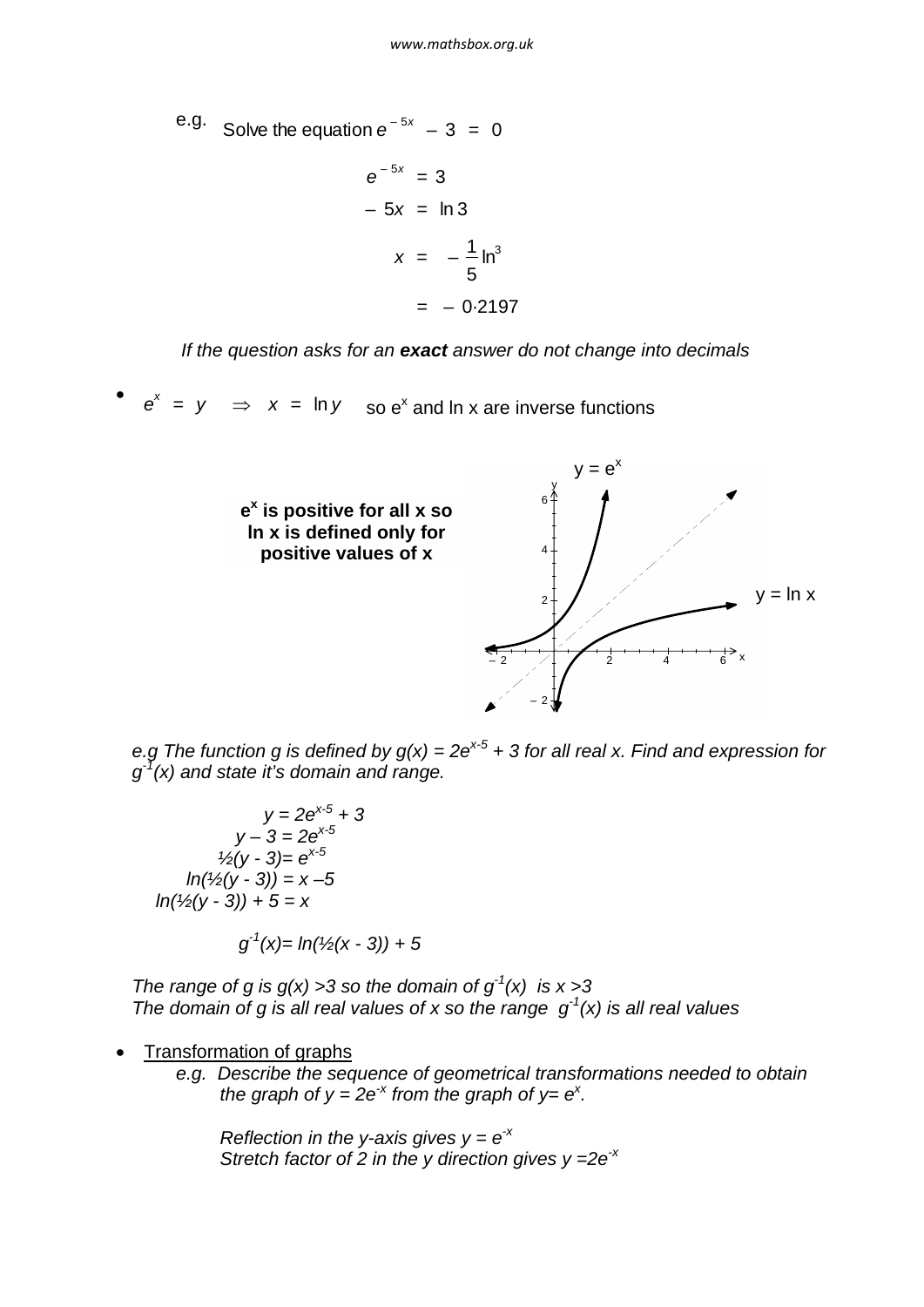### 6 Differentiation

Key points from C1 and C2

- $\triangleright$  The derivative of  $x^n = nxn^{-1}$
- ÿ If f*′* (a) > 0, f is increasing at x = a. If f*′* (a) < 0, f is decreasing at x =a
- $\triangleright$  The points where f'(a) = 0 are called stationary points
	- If  $f''(a) > 0$  then  $x = a$  is a local minimum
	- If  $f''(a) < 0$  then  $x = a$  is a local maximum
- The derivative of  $e^x$  is  $e^x$
- The derivative of  $ln x$  is  $\frac{1}{x}$

*e.g. If*  $f(x) = e^x + ln(2x^3)$  find  $f'(x)$  $f(x) = e^x + ln2 + 3lnx$ 

$$
f'(x) = e^x + \frac{3}{x}
$$

· **Product Rule**

If y = uv then 
$$
\frac{dy}{dx} = u \frac{dv}{dx} + v \frac{du}{dx}
$$

· **Quotient Rule**

If 
$$
y = \frac{u}{v}
$$
 then  $\frac{dy}{dx} = \frac{v \frac{du}{dx} - u \frac{dv}{dx}}{v^2}$ 

· **Chain Rule** dx du du dy dx  $\frac{dy}{dx} = \frac{dy}{dx} \times$ Find  $\frac{dy}{dx}$  given that ln (1 + x<sup>2</sup>) Let  $u = 1 + x^2$  so  $y = \ln u$ u 1 du 2x  $\frac{dy}{dx}$  = dx  $\frac{du}{dt} =$ dx

$$
\frac{dy}{dx} = \frac{2x}{1+x^2}
$$

· **Differentiating sin x, cos x and tan x** The derivative of **sin x** is **cos x**.

The derivative of **cos x** is **–sin x**

The derivative of **tan x** is **sec<sup>2</sup> x**

- · The derivative of f(ax) is af*′* (ax)
- · The derivative of f(ax+b) is af*′* (ax + b)

e.g. Find 
$$
f'(x)
$$
 given that  $f(x) = \frac{\sin 3x \cos 2x}{\ln 3x}$  let  $u = \sin 3x$  and  $v = \cos 2x$ 

$$
\frac{du}{dx} = 3\cos 3x \qquad \frac{dv}{dx} = -2\sin 2x \qquad \qquad \frac{dy}{dx} = (\sin 3x)(-2\sin 2x) + (\cos 2x)(3\cos 3x)
$$

$$
\frac{dy}{dx} = 3\cos 2x \cos 3x - 2\sin 2x \sin 3x
$$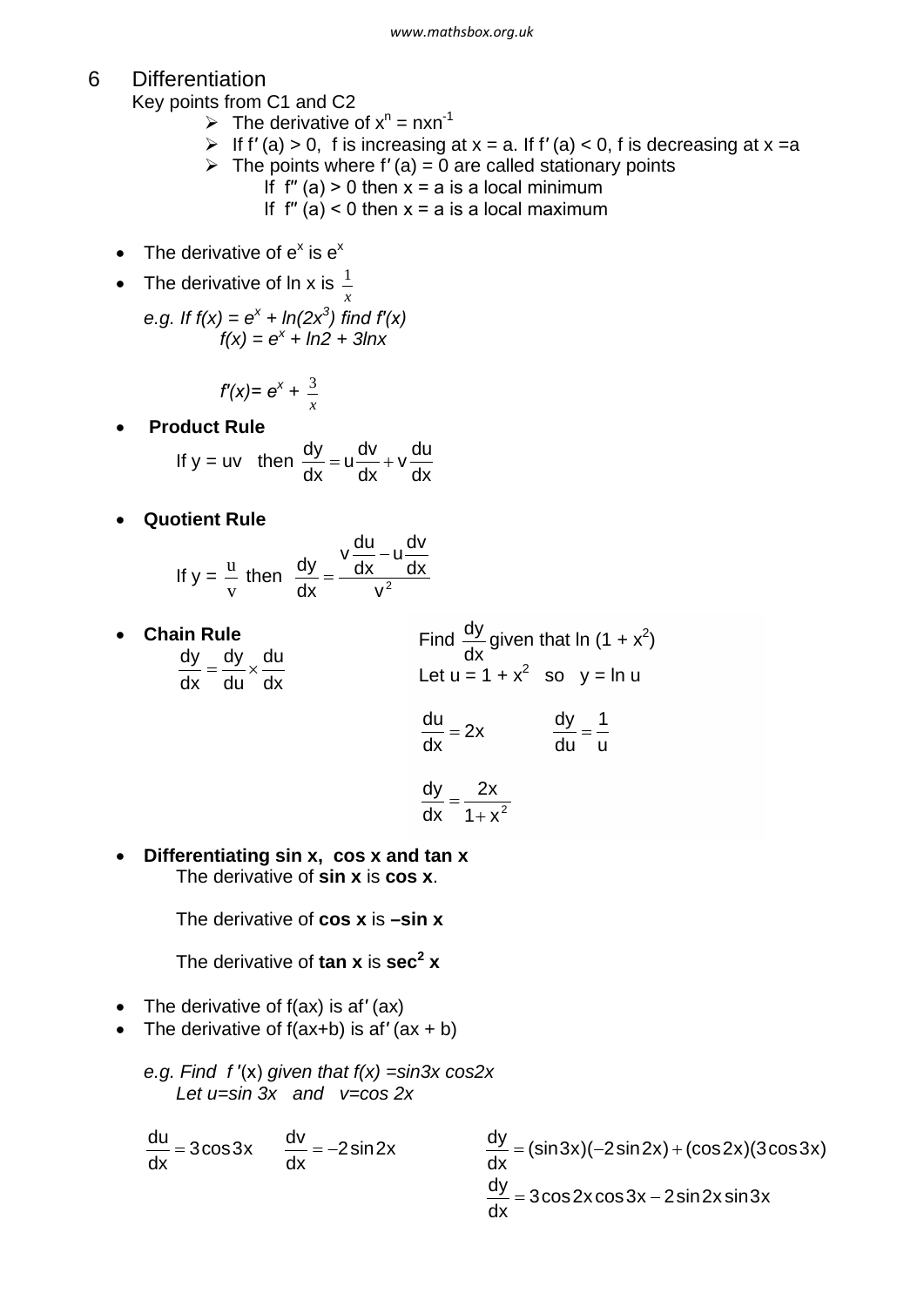#### $\overline{7}$ Integration

Key points from C1 and C2

$$
\int x^n dx = \frac{x^{n+1}}{n+1} + c
$$

 $\int_{b}^{a} f(x) dx$  Gives the area under the graph of  $y=f(x)$  between x=a and x=b

Areas below the x-axis are negative

**Key integrals TO LEARN** 

$$
\int e^{ax} dx = \frac{1}{a} e^{ax} + c \qquad \int \frac{1}{x} dx = \ln|x| + c \qquad \int \frac{1}{ax + b} dx = \frac{1}{a} \ln|ax + b| + c
$$

$$
\int \sin ax \, dx = -\frac{1}{a} \cos ax + c
$$
\n
$$
\int \cos ax \, dx = \frac{1}{a} \sin ax + c
$$

### • Integration by SUBSTITUTION

e.g. Use the substitution  $u = 1-x^2$  to find  $\int \sqrt{1-x^2}$ <br>First find du in terms of dx  $\frac{du}{dx} = -2x$  so  $du = -2x dx$ 

Rewrite the function in terms of u and du

$$
\int x\sqrt{1 - x^2} dx = -\frac{1}{2} \int \sqrt{1 - x^2} (-2x) dx
$$

$$
= -\frac{1}{2} \int \sqrt{u} du = -\frac{1}{2} \int u^{-\frac{1}{2}} du
$$

Carry out the integration in terms of u

$$
= -\frac{1}{2} \left( \frac{2}{3} \frac{a^{3}}{a^{2}} \right) + c = -\frac{1}{3} \frac{a^{3}}{a^{2}} + c
$$

Rewrite the result in terms of x

$$
-\frac{1}{3}(1-x^2)^{\frac{3}{2}}+c
$$

Integration by parts  $\bullet$ 

$$
\int u \frac{dv}{dx} dx = uv - \int v \frac{du}{dx} dx + c
$$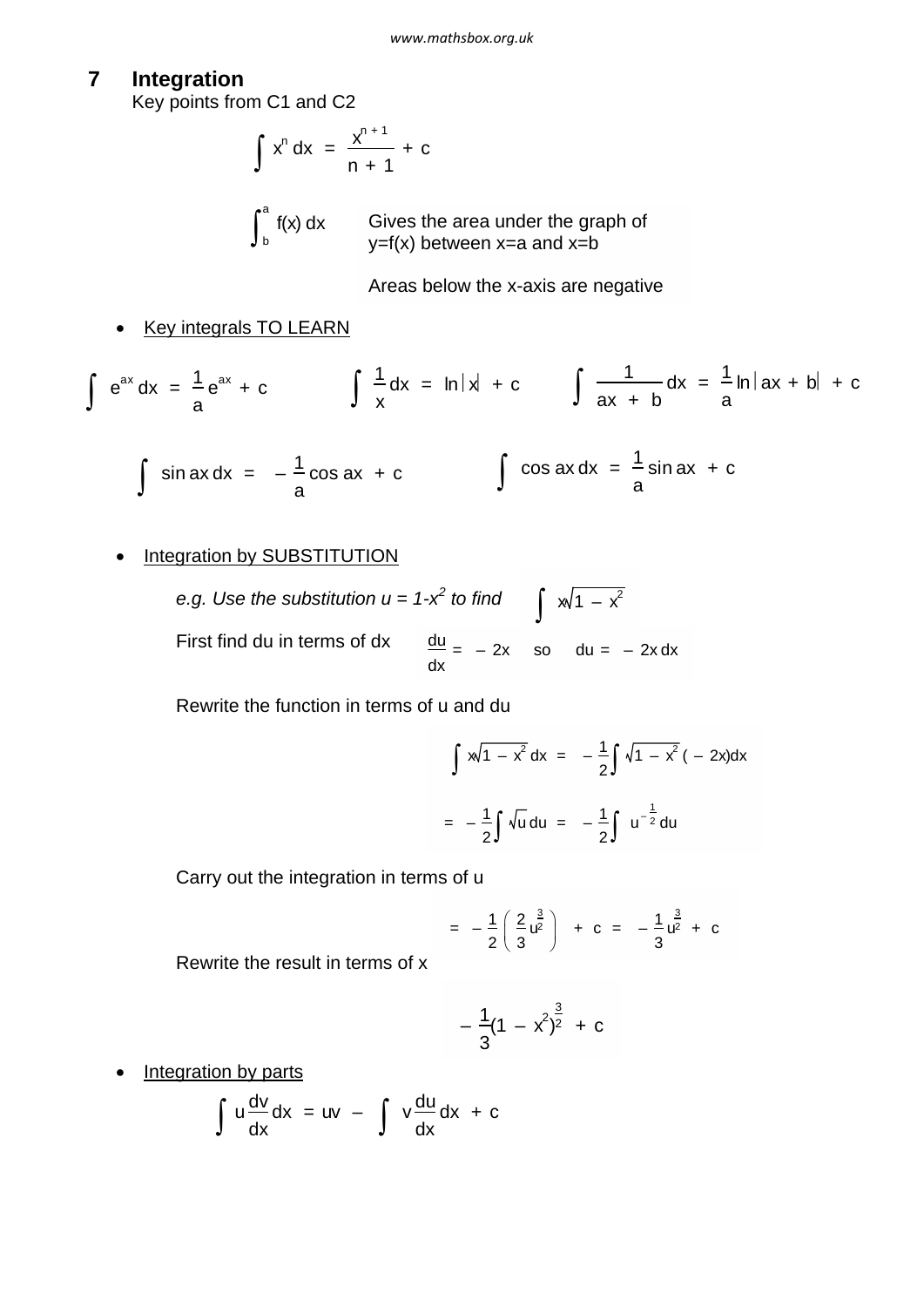e.g. Find 
$$
\int xe^{5x} dx
$$
  
\nLet  $u = x$  and  $\frac{dv}{dx} = e^{5x}$   
\n
$$
\frac{du}{dx} = 1 \qquad v = \frac{1}{5}e^{5x}
$$
\n
$$
\int xe^{5x} = \frac{x}{5}e^{5x} - \int \frac{1}{5}e^{5x} dx
$$
\n
$$
= \frac{x}{5}e^{5x} - \frac{1}{25}e^{5x} + c
$$

Integrating  $\frac{f'(x)}{f(x)}$  (the numerator is a multiple of the derivative of the denominator)  $\bullet$ 

$$
\int \frac{f'(x)}{f(x)} = \ln |f(x)| + c
$$
  
eg Find 
$$
\int \frac{x^3}{x^4 + 1} dx
$$

The derivative of the denominator,  $x^4 + 1$  is  $4x^3$ , so think of the numerator as  $\frac{1}{4}$  (4x<sup>3</sup>)

$$
\int \frac{x^3}{x^4 + 1} dx = \frac{1}{4} \int \frac{4x^3}{x^4 + 1} dx = \frac{1}{4} \ln|x^4 + 1| + c
$$

$$
\int \frac{1}{a^2 + x^2} dx = \frac{1}{a} \tan^{-1} \left( \frac{x}{a} \right) + c
$$
  
\nSTANDARD INTEGRALS TO  
\n
$$
\int \frac{1}{\sqrt{a^2 - x^2}} dx = \sin^{-1} \left( \frac{x}{a} \right) + c
$$
  
\nSTANDARD INTEGRALS TO LEARN

#### **Solids of Revolution** 8

 $\bullet$ 

Revolution about the x-axis<br>The volume of a solid of revolution about the x-axis between  $x = a$  and  $x = b$  is

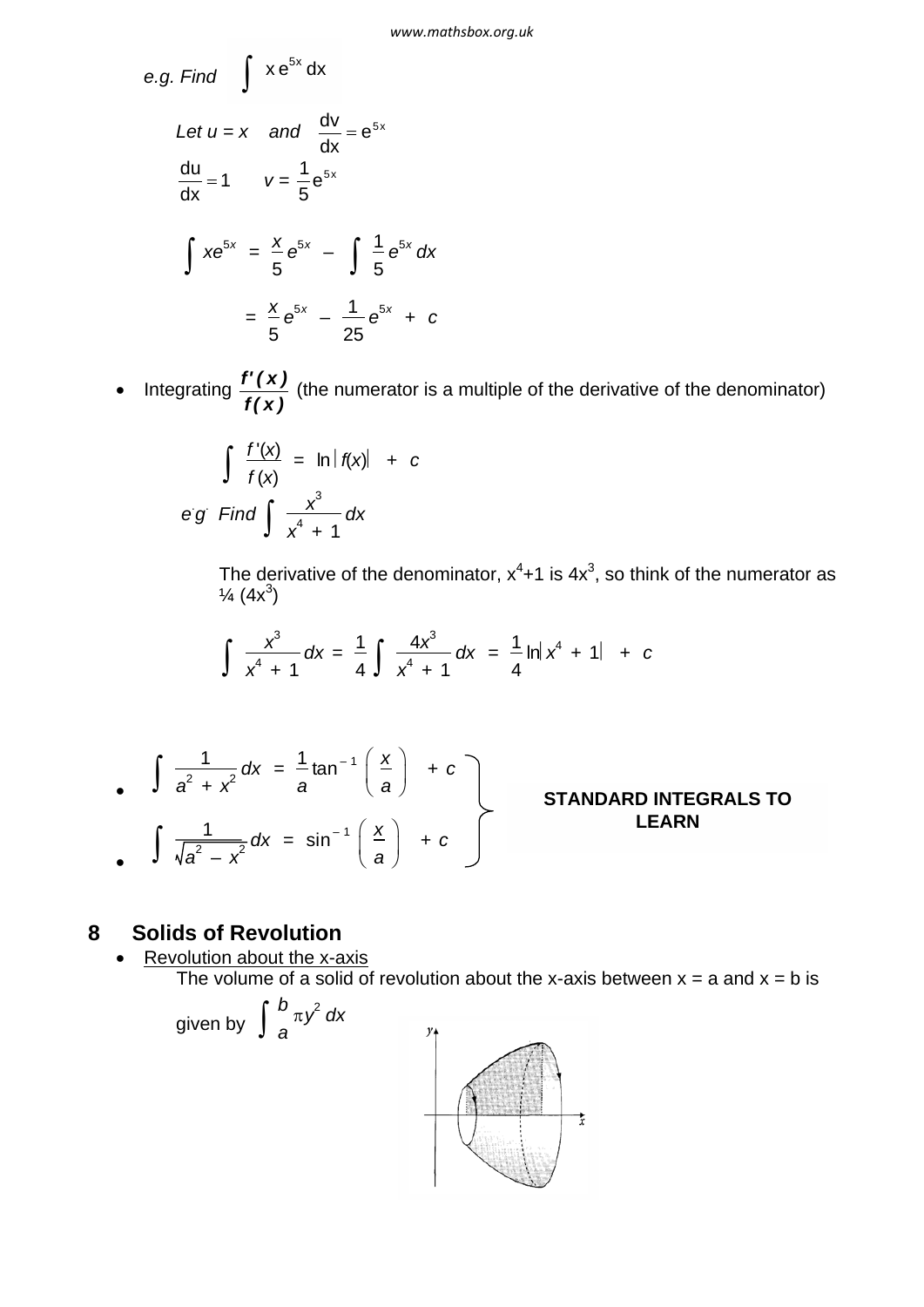#### *www.mathsbox.org.uk*

Revolution about the y-axis

The volume of a solid of revolution about the y-axis between  $y = a$  and  $y = b$  is

given by 
$$
\int_{a}^{b} \pi x^2 dy
$$

*e.g.* The region shown is rotated through  $2\pi$  radians about the y axis. *Find the volume of the solid generated.*

First express 
$$
x^2
$$
 in terms of y  
\n $y = \frac{1}{8}x^3 \implies 8y = x^3 \implies 2y^{\frac{1}{3}} = x \implies x^2 = 4y^{\frac{2}{3}}$ 



*When*  $x = 0$   $y = 0$  *when*  $x = 2$   $y = 1$ 

Volume = 
$$
\int_0^1 \pi x^2 dy = \int_0^1 \frac{4y^2}{y^3} dy = 4\pi \left[ \frac{3\frac{5}{3}}{5y} \right] = \frac{12}{5}\pi
$$

#### **9 Numerical Methods**

· Change of sign For an equation  $f(x) = 0$ , if  $f(x_1)$  and  $f(x_2)$  have opposite signs and  $f(x)$  is continuous between  $x_1$  and  $x_2$ , then a root (solution) of the equation lies between  $x_1$  and  $x_2$ 

#### · Staircase and Cobweb Diagrams

If an **iterative** formula (**recurrence relation**) of the form  $x_{n+1} = f(x_n)$  converges to a limit, the value of the limit is the x-coordinate of the point of intersection of the graphs  $v=f(x)$  and  $v = x$ 

The limit is therefore the solution of the equation  $f(x) = x$ 

A **staircase** or **cobweb** diagram based on the graphs of  $y = f(x)$  and  $y = x$  illustrates the convergence

e.g Solve the equation 
$$
x^3 - 12x + 12 = 0
$$

*First we will write it in the form x = f(x)*

$$
x^3 + 12 = 12x \Rightarrow \frac{x^3}{12} + 1 = x
$$

*Plotting the graphs*  $y = \frac{x^3}{x^2}$ 12 + 1 and *y* = *x*

*the solution is the point of intersection of the two graphs.*